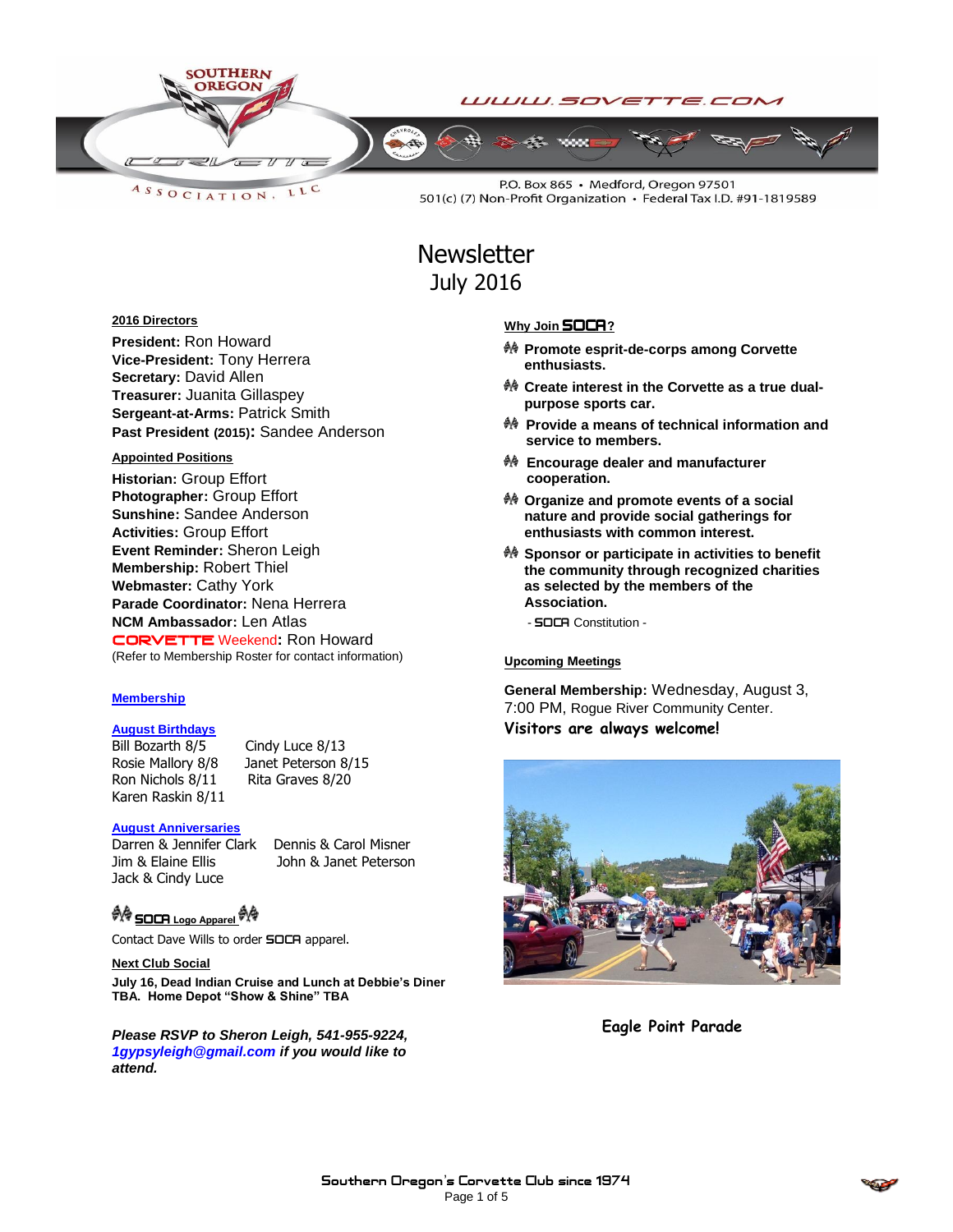# Events & Activities

July 16- Dead Indian Cruise. Dinner at Debbie's Diner, 3808 S. Pacific Highway. TBA

July 23- Home Depot "Show & Shine". Lunch afterwards. Time and location TBA

July 26-30 Back to the 50's

August 13- Trees of Mystery Cruise. Aerial Tram or Trail Walk \$11 (optional). Eat at Forest Café or Crescent City. Departure and meal time and place TBA.

August 21- (Sunday) 37th Annual Friendship Meet @ Stewart State Park, Lost Creek Lake. Times TBA

September 10- 16<sup>th</sup> Annual Jim Sigel Show & Shine. 9:30AM show up time. Lunch after TBA

September 23-25, Evergreen Aviation Museum Tour, McMinnville, Ore. Proposed agenda is as follows:

Friday 9/23 10:00AM depart Grants Pass 12:30PM Eugene lunch stop 5:00PM Arrive Comfort Inn & Suites \$120 (Incl. Tax)/night 6:00PM Dinner at Golden Valley Restaurant & Brewhouse Saturday 9/24 9AM Evergreen Air & Space Museum \$18 (Incl. Imax) 6:00PM Dinner at Spirit Mountain Casino Sunday 9/25 8AM Depart McMInnville 9:45AM Arrive Tillamook Cheese Factory 10:30AM Tillamook Air Museum \$9.50 (Seniors \$8,50) 1:00PM Depart Air Museum 4:00PM Lunch/Dinner at The Mill Casino Coos Bay 7:30PM Arrive Grants Pass

October 7-9 Sea Cruise-Crescent City, SOCA Participating

October 22 SOCA Monthly Social, Poker Run in Grants Pass. Dinner and prizes for the best poker hands at Black Bear Diner. Times TBA

November- Due to the Thanksgiving holiday the social event will be discussed and scheduled later.

December 10 Annual Christmas Party at Mac's Diner TBA Christmas Tree Auction at Providence TBA

> For additional events, information and links, go to the S.O.C.A. website Events Page <http://www.sovette.com/default.asp?pg=activities>

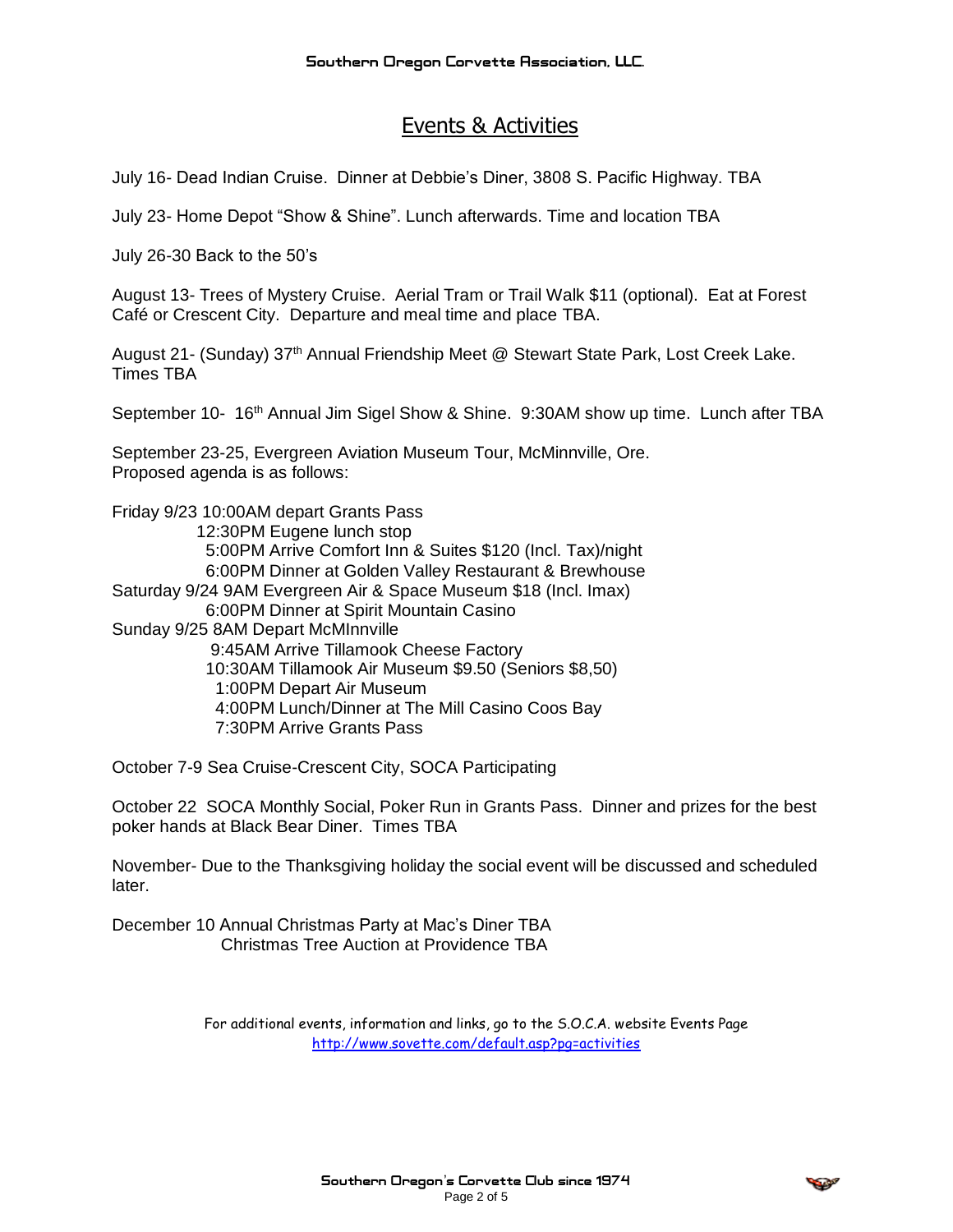

# **Code L88 – Part 1**

The secret code to a race-ready Corvette in the late 60s - Eckler's November <sup>2013</sup>

about it. But if you didn't pay Arkus-Duntov, the chief Corvette LeMans. Yet he knew that



and yearned to make it available for racing. But he had one problem – Chevrolet, officially, was not in racing. They had their heavy duty parts lists you could peruse at a dealership, and buy stronger parts than normal over-the-counter, but didn't have a ready-to-race model like Ford had with the Cobra 427 S/C, or even GT40s (of which they only sold a handful). So Duntov pushed and shoved and surreptitiously developed the package known as "L88."

with the car is that it didn't meet any of the usual standards for noise/vibration/ harshness. It exceeded the maximum in all areas. It idled like the "Off Road" labeling (but now, one could expect them to be



An interesting note is that on the '67 Corvette, the humongous hood scoop was a "dummy". However, if you ordered the L88, that scoop was made functional, feeding cold air to the carburetor. That first year, the L88 was not listed among the available choices on the option list. And Chevrolet resorted to a ruse to keep sales down, a sort of feint-left to weed out the true cognoscenti from the wanna-be-racers. Chevy listed the L88 at 5 horsepower less than the 435 horse L71 427 in order to discourage buyers wanting to order the fastest Corvette available. The non-savvy thought the L71 was the more powerful of the two, going by the advertised horsepower rating. But they didn't reckon on all the go-fast heavy-duty parts in the L88 that made it a superior engine for race work.

There were a few mandatory heavy duty parts you had to order with the L88 option, including a heavy duty F41 front and rear suspension, the J50 vacuum power brakes, the J56 special heavy duty brakes, the K66 transistor ignition, and the M22 heavy duty close ratio manual gearbox.

There were no special L88 emblems, and you had to look real hard at the car to note the hood was open in the back of the hood blister. It also had 6" wide wheels, which you needed. If you lifted the hood, you might have been able to spot the improved radiator—an aluminum cross-flow with a Harrison expansion tank, where other '67 big-block Corvettes had brass radiators. The '67s were also the only year the L88's block and heads came painted Chevy Orange.

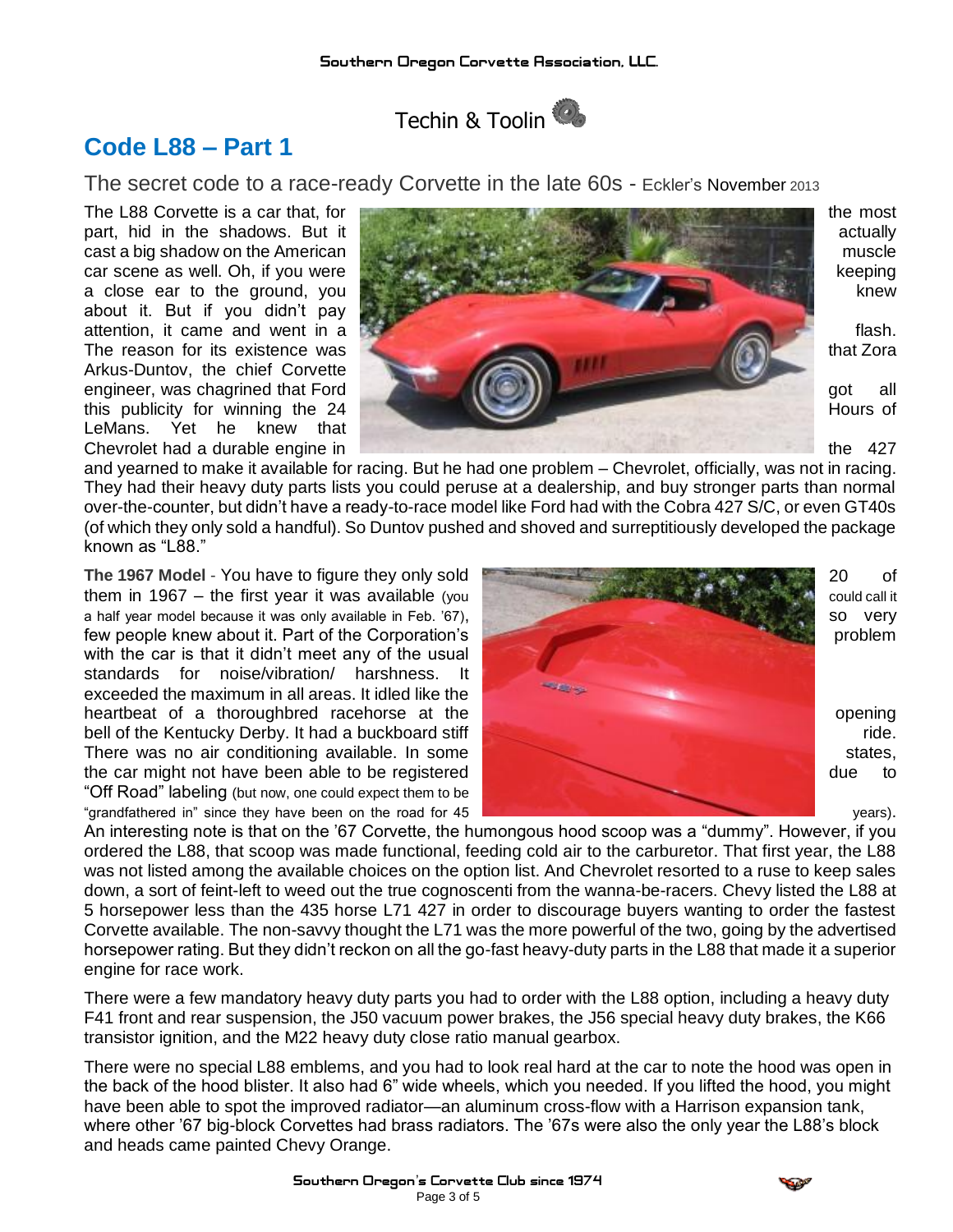The M22 gearbox was nicknamed the "Rock Crusher". It might have got that nickname due to its noisiness. The gears were cut at a much lower angle – closer to straight – for a much higher torque rating. This design made it very noisy, but allowed it to handle really powerful motors. The gear ratios were: 1<sup>st</sup> - 2.20, 2<sup>nd</sup> - 1.64,  $3^{\text{rd}}$  - 1.27, 4<sup>th</sup> - 1.00.

There was no chance it would be offered in



well. The last year of its offering, 1969, shows a change in sales. Word must have spread because that year, its final year of production, it recorded sales of 116 units.

While Chevrolet acquitted themselves well on the sports car racetrack with the L88, they also did well in drag racing, where they could regularly run in the low 11 second range at over 120 mph. If you ran in a modified class where you could choose gears (a stump pulling 4.56 was available), stickier slicks, headers and open sidepipes, you could rule the track.

Almost unbelievably, in the final year of production, 1969, there was even an automatic available (one figure bandied about on Corvette websites is that 17 were sold with automatics). The automatic had a 3-element torque converter, compound planetary gearset, and had the following ratios:  $1 - 2.48$ ,  $2 - 1.48$  and  $3 - 1.00$ .

weight).

didn't have Sunoco 260 fuel in your neighborhood, you were in trouble.



If you were to look at an L88 for possible purchase, the most important thing to find is the RPO code on the engine, located on a machined plate in front of the passenger side head. This tells you what year the engine was built, what engine it is, and usually what transmission was attached to the engine. It also reveals what manufacturing plant Chevy used to build the engine (L88 engines were built on a special assembly line at the Tonawanda, NY, plant), what year the engine is, and its horsepower rating.